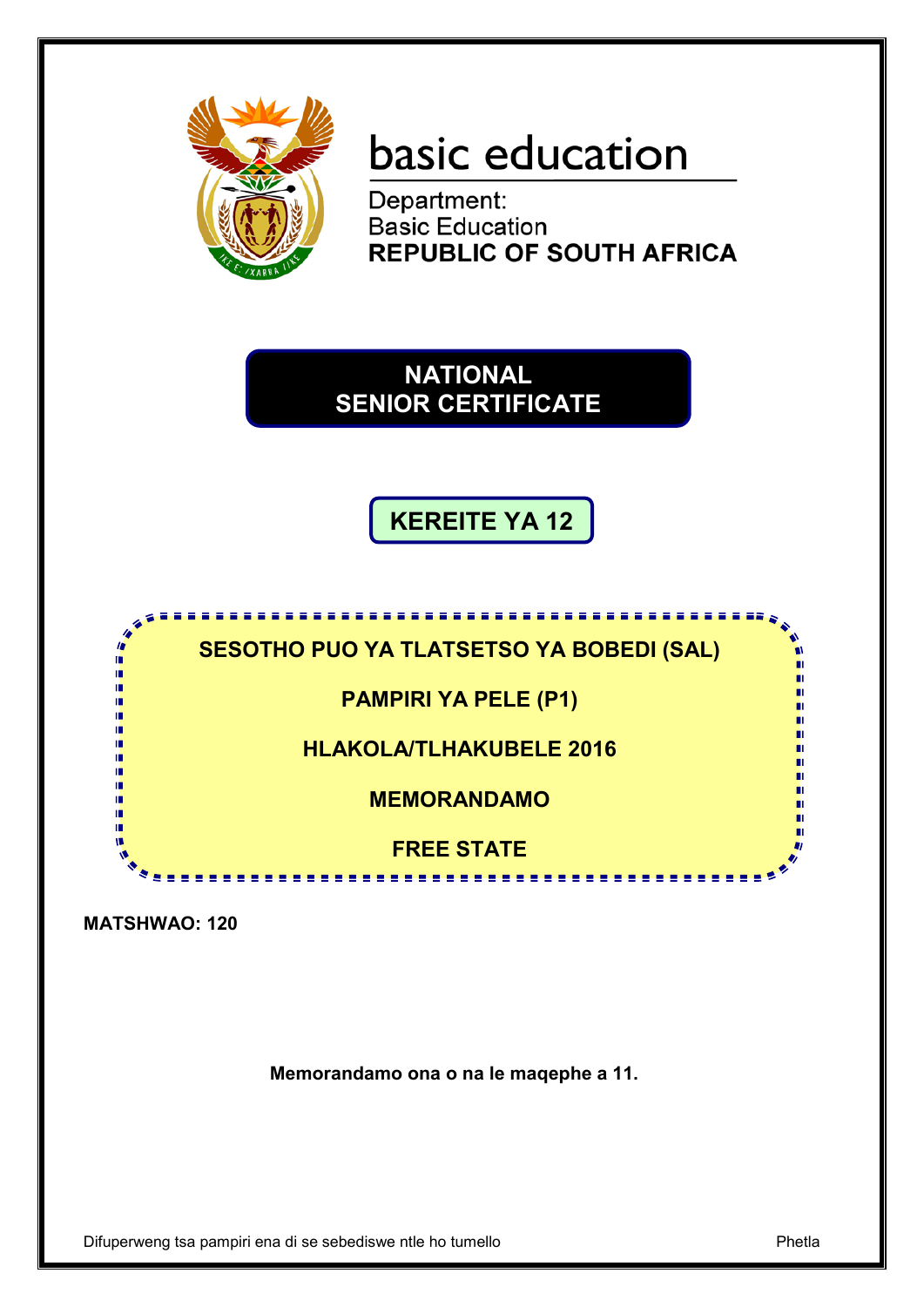# **KAROLO YA A: TEKOKUTLWISISO**

# **POTSO YA 1**

## **TEMA YA A**

| 1.1  | Ke mora wa bona.√                                                                                                                                                                                                                                                                                                           | (1) |
|------|-----------------------------------------------------------------------------------------------------------------------------------------------------------------------------------------------------------------------------------------------------------------------------------------------------------------------------|-----|
| 1.2  | Taba ya mora wa bona Motsielwa ya ho ikgethela mosadi.√                                                                                                                                                                                                                                                                     | (1) |
| 1.3  | Banna!                                                                                                                                                                                                                                                                                                                      | (1) |
| 1.4  | Motshewa√                                                                                                                                                                                                                                                                                                                   | (1) |
| 1.5  | E bakilwe ke ho thibelwa/hanelwa ke batswadi ba hae ho nyala ngwanana eo<br>a mo ratang. $\checkmark$                                                                                                                                                                                                                       | (2) |
| 1.6  | Modiehi o bolela hore yena ha a dumellane le taba ya hore Motsielwa a nyale<br>kgarebe e ratwang ke yena. V v                                                                                                                                                                                                               | (2) |
| 1.7  | mofumahadi√                                                                                                                                                                                                                                                                                                                 | (1) |
| 1.8  | Ee, o a a tseba hobane o batlile a ipolaela thibelo eo ya bona. $\checkmark\checkmark$                                                                                                                                                                                                                                      | (2) |
| 1.9  | Modiehi o batla a satalletse/manganga tabeng ena athe Mokgothu yena o<br>batla a le bonolo a bile a na le kutlwisiso e itseng tabeng ena. V v                                                                                                                                                                               | (2) |
| 1.10 | C/di tla mo lahlehisa. ✓                                                                                                                                                                                                                                                                                                    | (1) |
| 1.11 | Ke Modiehi, hobane o batla hore ditaba di sebetswe ho ya ka yena. $\checkmark\checkmark$                                                                                                                                                                                                                                    | (2) |
| 1.12 | Ha a no kgona ho phedisana le yena hantle hobane o tla be a hatelletswe ho<br>etsa seo a sa se rateng/o tla mo siya ka tlong ka dinako tsohle hobane e tla<br>be e se ya ratilweng ke yena/a ka nna a kgona ho phedisana le yena hobane<br>ho tla be ho se ho etsahetse/a ka nna a ithuta ho mo rata le ho mo<br>amohela.√√ |     |
|      | (Dikarabo tse ding di shejwe)                                                                                                                                                                                                                                                                                               | (2) |
| 1.13 | D/kgatakelo ya ditokelo tsa botho√                                                                                                                                                                                                                                                                                          | (1) |
| 1.14 | A ka be a ile a kopa basebeletsi ba setihaba ho mo thusa/A ka be a ile a dula<br>fatshe le batswadi ho ba hialosetsa/A ka be a ile a kopa motswalle wa hae<br>kapa batho ba bang ho mo fa keletso. V V<br>(maikutlo a mohlahlobuwa a ananelwe.)                                                                             | (2) |
| 1.15 | Ke ne ke tla kgotsofatsa batswadi ba ka ke nyale motho eo ba mo batlang.                                                                                                                                                                                                                                                    |     |

# **KAPA**

Ke ne ke tla itsamaela ke ikele ho motho eo ke mo ratang ke siye batswadi ba ntse ba le jwalo. (Dikarabo tse ding di shejwe) (2)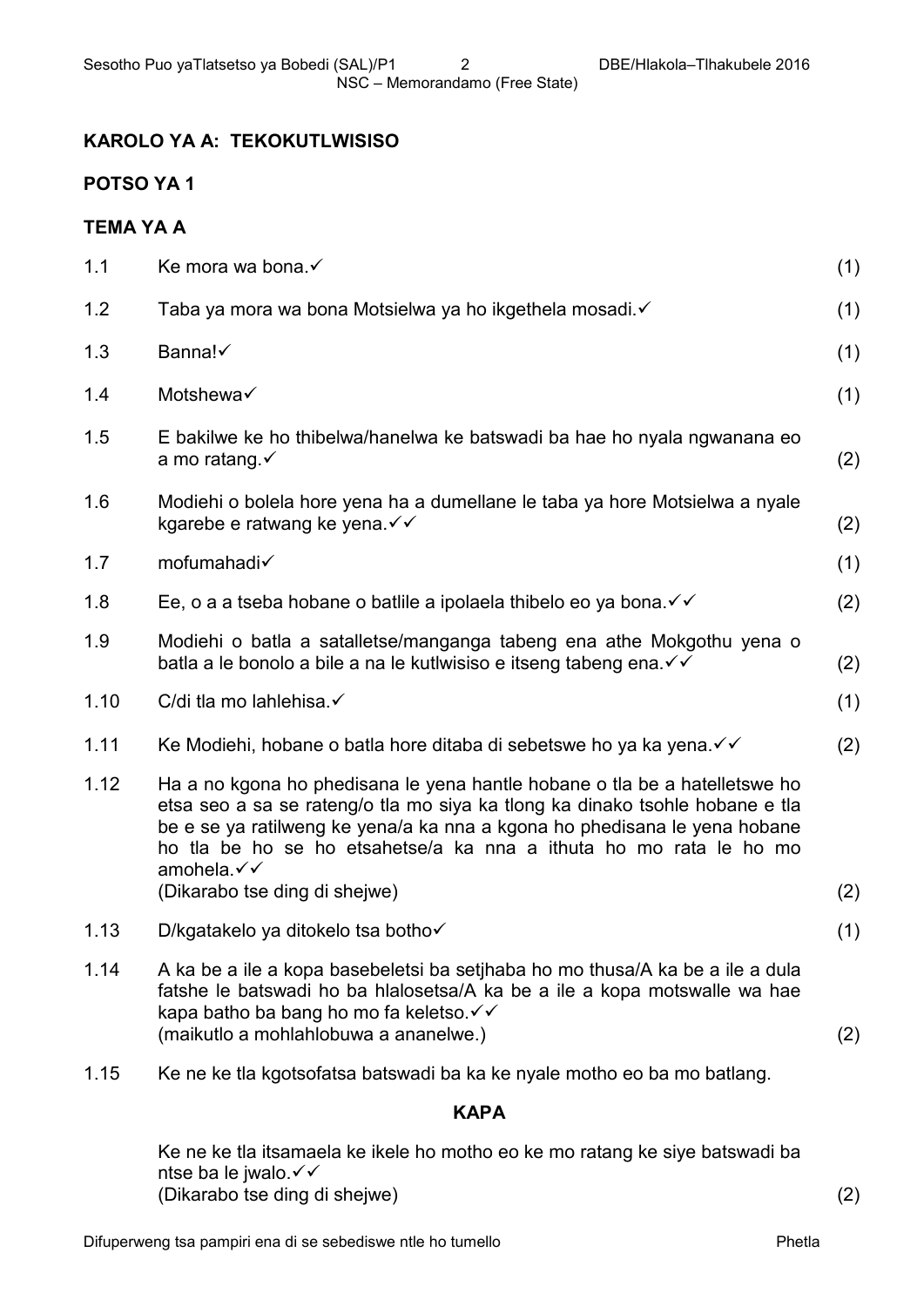# **TEMA YA B: BOKGONI BA HO BOHA**

| 1.16 | O ne a lokela ho fiela/ho hlatswa dijana. ✓                                |     |
|------|----------------------------------------------------------------------------|-----|
| 1.17 | O ne a ntse a bala/ithuta/stadiya. $\checkmark$                            |     |
| 1.18 | Ho diya hlooho le ho ipata sefahleho ka diatla ho paka ho tsieleha. V      | (2) |
| 1.19 | Tihe, ha se a amoheleha hobane o a mo hiekefetsa, ha a bue le yena hantle/ |     |

ha a bontshe ho mo hlompha, a mo tlohele a tswele pele ka ho bala, mme a bue le yena ka morao.

#### **KAPA**

| Ee, se a amoheleha hoba motswadi o lokela ho ruta ngwana boikarabelo ka |  |
|-------------------------------------------------------------------------|--|
| hore a phethise e meng ya mesebetsi ya lelapa. ✓ ✓                      |  |

**[30]**

# **MATSHWAO OHLE A KAROLO YA A: 30**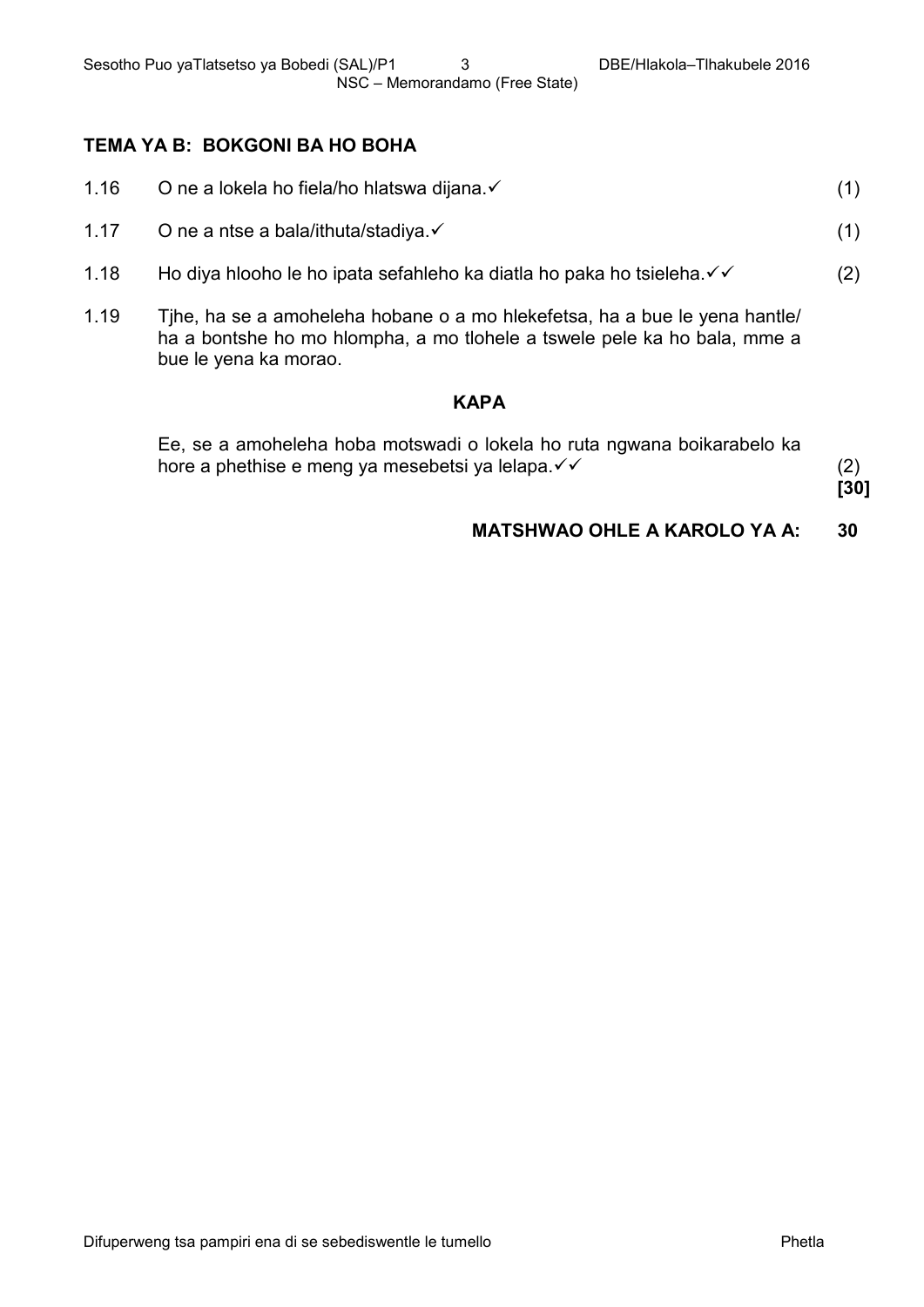# **KAROLO YA B: KGUTSUFATSO**

# **POTSO YA 2**

# **TEMA YA C**

# **Mehopolo e lebelletsweng**

|    | <b>QOTSO</b>                                                                                               |                | <b>DINTLHA</b>                                               |
|----|------------------------------------------------------------------------------------------------------------|----------------|--------------------------------------------------------------|
| 1. | 'Theola boima ba mmele.'                                                                                   | 1 <sub>1</sub> | Batho ba fokotse boima ba mmele ya<br>bona. $\checkmark$     |
| 2. | 'Ba leke ho nahana le ho etsa<br>dintho tse ba thabisang."                                                 | 2.             | Ba nahane dintho tse ba thabisang. ✓                         |
| 3. | 'Letswai ke e nngwe ya dintho<br>tse bakang kgatello ya madi.'                                             | 3.             | Ba gobe dijo tse nang le letswai le<br>lengata. $\checkmark$ |
| 4. | 'Ho tsuba hona ha ho a loka ho<br>baka kholesterole.'                                                      | 4.             | Ba tsubang ba hie ba tiohele hang. v                         |
| 5. | 'Ho fokotsa jwala ho tla ntlafatsa<br>bophelo ba hao.'                                                     | 5              | Ba fokotse tshebediso ya jwala ba<br>matlafale. $\checkmark$ |
| 6. | 'Nwa metsi a lekaneng bonyane<br>dikgalase tse robedi ka letsatsi.'                                        | 6.             | Ba nwe metsi a etsang dikgalase tse<br>robedi ka letsatsi.√  |
| 7. | 'Ikwetlise ka mehla, mme o je<br>dijo tse nang le phepo e ntle,<br>feela o fokotse tswekere le<br>mafura.' | 7 <sub>1</sub> | Ba ikwetlise ka mehla mme ba je dijo<br>tse nang le phepo.√  |

**(Palo ya mantswe: 59)**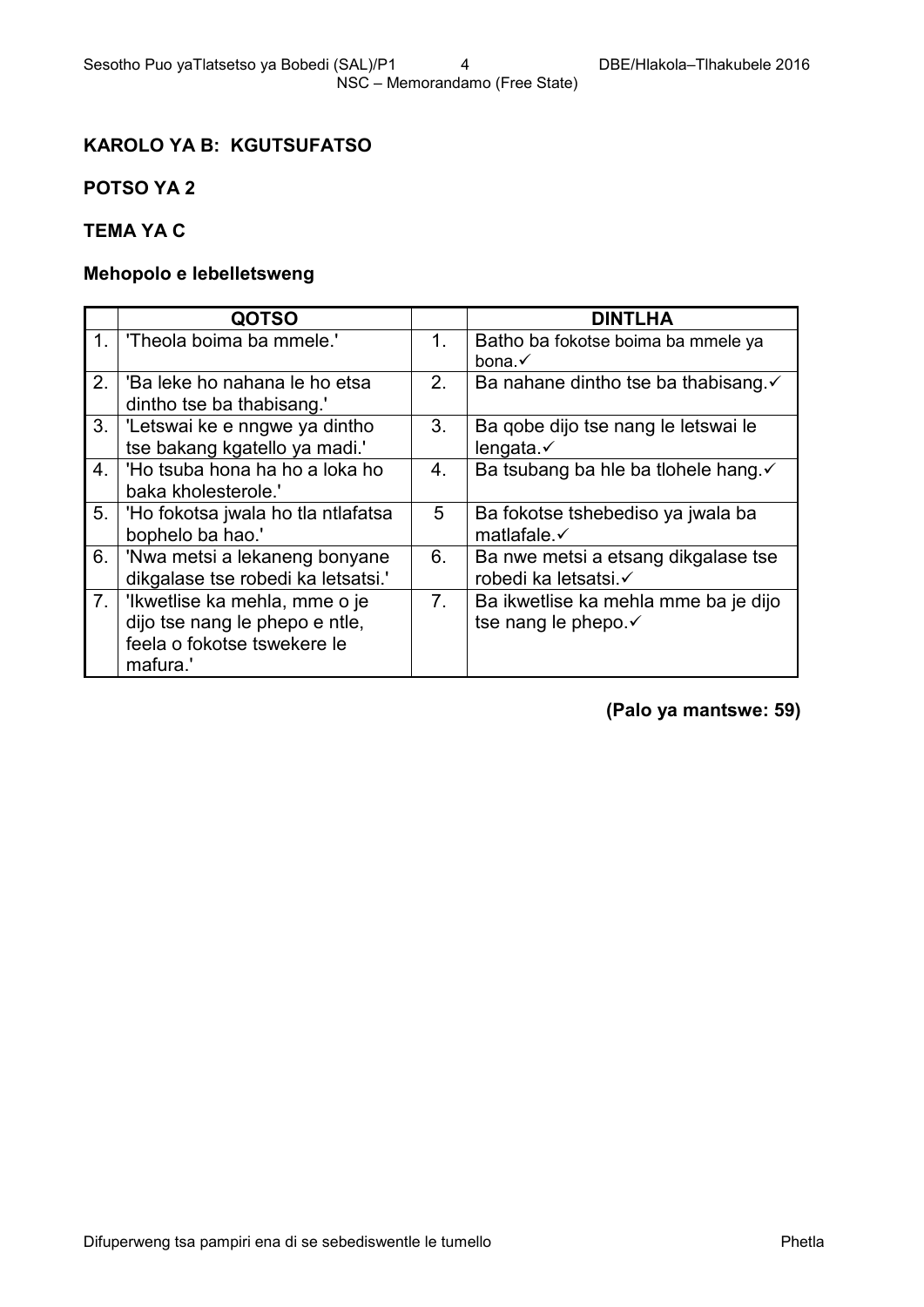#### **Ho tshwaya kgutsufatso**

Kgutsufatso e lokela ho tshwauwa ka tsela e latelang:

#### • **Kabo ya matshwao:**

- o Matshwao a 7 bakeng sa dintlha tse 7 (letshwao le le leng bakeng sa ntlha)
- o Matshwao a 3 bakeng sa tshebediso ya puo.<br>○ Matshwao kaofela: 10
- Matshwao kaofela: 10
- **Kabo ya matshwao ha mohlahlobuwa a ntshitse dintlha di le jwalo temeng.**
	- o Ho ajwa letshwao le le 1 bakeng sa puo ha a hlahisitse dintlha tse 1–3.<br>○ Ho aiwa matshwao a 2 bakeng sa puo ha a hlahisitse dintlha tse 4–5.
	- o Ho ajwa matshwao a 2 bakeng sa puo ha a hlahisitse dintlha tse 4–5.
	- $\circ$  Ho ajwa matshwao a 3 bakeng sa puo ha a hlahisitse dintlha tse 6–7.
- **Kabo ya matshwao ha mohlahlobuwa a ntshitse dintlha di le jwalo ho tswa temeng.**
	- o Diqotso tse 6–7: ha ho letshwao le ajwang bakeng sa puo.
	- o Diqotso tse 1–5: ho ajwa letshwao le le leng bakeng sa puo.

#### **ELA HLOKO**

- **Palo ya mantswe:**
	- o Batshwayi ba lokela ho nnetefatsa palo ya mantswe a sebedisitsweng.
	- o O se ke wa tlosa letshwao ha mohlahlobuwa a sa bontsha palo ya mantswe, kapa ha palo ya mantswe e fosahetse.
	- o Ha palo ya mantswe e feta palo e behilweng, bala ho fihla mantsweng a 5, mme o tlohelle tse ding.

#### **MOHLALA**

| Puo     | Polelo |        |         | Palo ya mantswe |
|---------|--------|--------|---------|-----------------|
| Sesotho | Ke     | -<br>a | tsamaya | u               |

Matshwao bakeng sa dintlha: **(7)**

Matshwao bakeng sa tshebediso ya puo: **(3)**

# **MATSHWAO OHLE A KAROLO YA B: 10**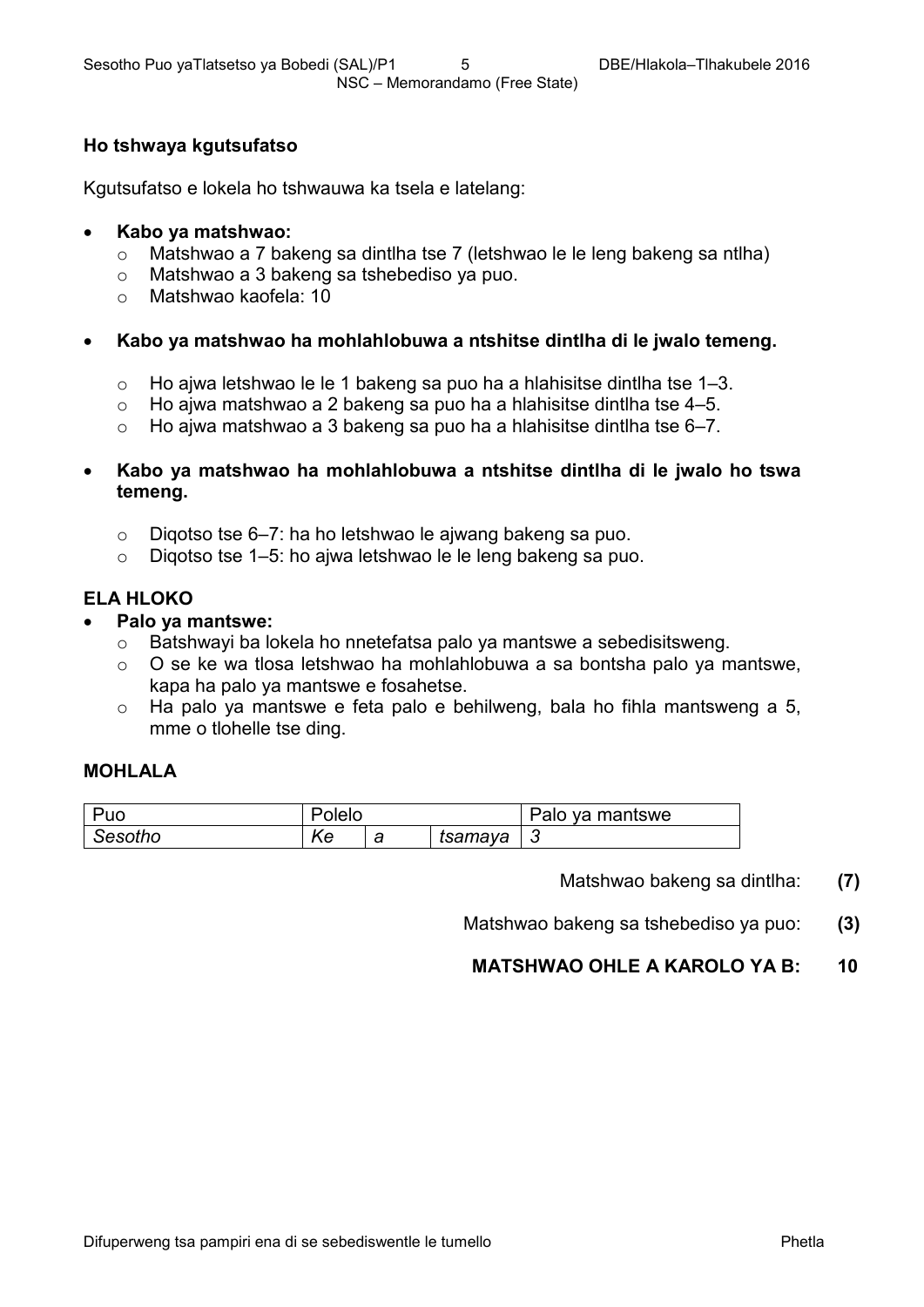# **KARALO YA C: DIBOPEHO TSA PUO LE MELAO YA TSHEBEDISO YA PUO**

# **POTSO YA 3: MANOLLO YA PAPATSO**

### **TEMA YA D**

| 3.1 | Diforeime tsa borele/Ke lebenkele la Spec Savers la diborele. ✓                                                                                                                   | (1) |
|-----|-----------------------------------------------------------------------------------------------------------------------------------------------------------------------------------|-----|
| 3.2 | Ba ke ke ba lefa phaello ya dikgwedi tse tsheletseng/ba ka boloka tihelete e<br>seng ka tlase ho R500/ba ka thesta mahlo mahala. V<br>(E le nngwe feela)                          | (1) |
| 3.3 | Se susumetsa moreki hore a tlo reka; diborele di etsa hore a bone hantle<br>mme ebile o a kgahleha, kahoo bareki ba bang ba kgahlwa ke yena hobane a<br>shebahala a le motle. √ √ | (2) |
| 3.4 | Ka Face book/You Tube/ka ho kena websiteng ya bona.<br>(E le nngwe feela)                                                                                                         | (1) |
| 3.5 | C/ba mo file diborele. $\checkmark$                                                                                                                                               | (1) |
| 3.6 | Ke ho ikutlwa a le motle/a boheha/a kgona ho bona eng kapa eng eo a e<br>balang. $\checkmark\checkmark$                                                                           | (2) |
| 3.7 | Ee, ho rwala diborele ho ka fetola tihebahalo ya motho, mme a bonahale a le<br>motle.                                                                                             |     |
|     |                                                                                                                                                                                   |     |

# **KAPA**

| Tihe, ho rwala diborele ho ke ke ha fetola tshobotsi ya motho; ha a le mobe o |      |
|-------------------------------------------------------------------------------|------|
| tla nne a dule a le mobe. $\checkmark\checkmark$                              |      |
|                                                                               | [10] |

#### **POTSO 4: MANOLLO YA KHATHUNU**

## **TEMA YA E**

4.2

| 4.1 | Ke ntate le moradi/ngwana wa hae√ |  |  |
|-----|-----------------------------------|--|--|
|     |                                   |  |  |

- 4.3 O bonahala ka ho bopa molomo hore ha a tsebe hore a reng ho ya ka moo a
- utlwileng bohloko kateng/o kentse letsoho ka mokotlaneng wa borikgwe ha a tsebe a etse eng/seno seo a se tshwereng ka letsohong se mo sulafalletse.√√ (Dikarabo tse ding di shejwe) (2)

O bonahala a thabile hobane o tlo fana ka ntho e bontshang lerato. $\checkmark\checkmark$ 

(2)

4.4 Titjhere o rutile bana hore bontate ke bona ba hlokomelang malapa. $\checkmark\checkmark$ (Dikarabo tse ding di shejwe) (2)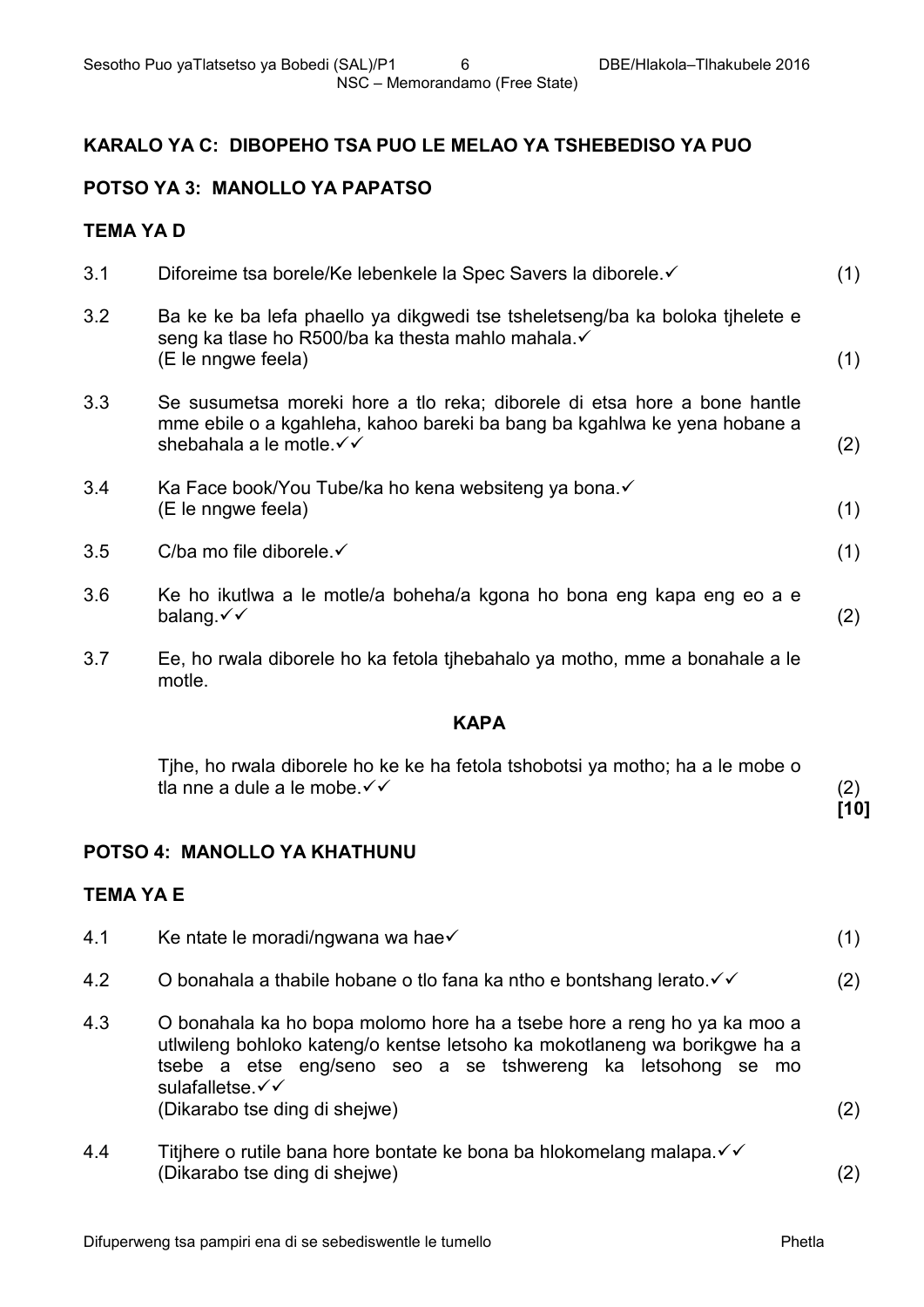| 4.5 | D/utlwisise maemo a bophelo. ✓                                                                                                                                                                                                                             |     |
|-----|------------------------------------------------------------------------------------------------------------------------------------------------------------------------------------------------------------------------------------------------------------|-----|
| 4.6 | Ke ne ke tla hialosetsa ngwana hore ha se ka boomo ha ke sa sebetse/ke ne<br>ke tla mo bolella hore ke ntse ke batla mosebetsi empa mesebetsi ha e yo/ke<br>ne ke tla mo bolella hore ke ile ka fokotswa mosebetsing. V V<br>(Dikarabo tse ding di shejwe) | (2) |
|     |                                                                                                                                                                                                                                                            |     |

#### **POTSO YA 5: PROSA – TLOTLONTSWE LE DIBOPEHO TSA DIPOLELO**

#### 5.1 **TEMA YA F**

|       | Na hosane o tla robala boroko bo lekaneng? √ √                                                                                   | (2)<br>[14] |
|-------|----------------------------------------------------------------------------------------------------------------------------------|-------------|
| 5.1.8 |                                                                                                                                  | (2)         |
| 5.1.7 | O se mamele mmino bosiu ha o robala. V V                                                                                         |             |
| 5.16  | Dineo ha a utiwe hantle hobane tsebe ya hae e a opa. V                                                                           | (2)         |
| 5.1.5 | Bana ba banyane ba kgaleha kapele. ✓                                                                                             | (1)         |
| 5.1.4 | D/hlobaela $\checkmark$                                                                                                          | (1)         |
| 5.1.3 | Setsebi sa boroko se eleditse hore batho ba robale motsheare/<br>Setsebi sa boroko se eleditse batho hore ba robale motsheare. V | (2)         |
| 5.1.2 | etela√                                                                                                                           | (1)         |
| 5.1.1 | ba√<br>(a)<br>(b)<br>$\mathsf{O}^{\checkmark}$<br>(c)<br>$e\checkmark$                                                           | (3)         |

Halala! Ke ikutlwa ke phetse hantle. Ke nwa kopi e le  $\checkmark$ nngwe ya tee feela ka letsatsi, e be ho pipitlelwa ho fedile.  $Q\checkmark$  emetse eng o sa nwe tee ee le wena? Tee ya Black Forest e monate. 
<del>V</del> E fedisa ho pipitlelwa kapele. **[6] [6]** 

#### **MATSHWAO OHLE A KAROLO YA C: 40**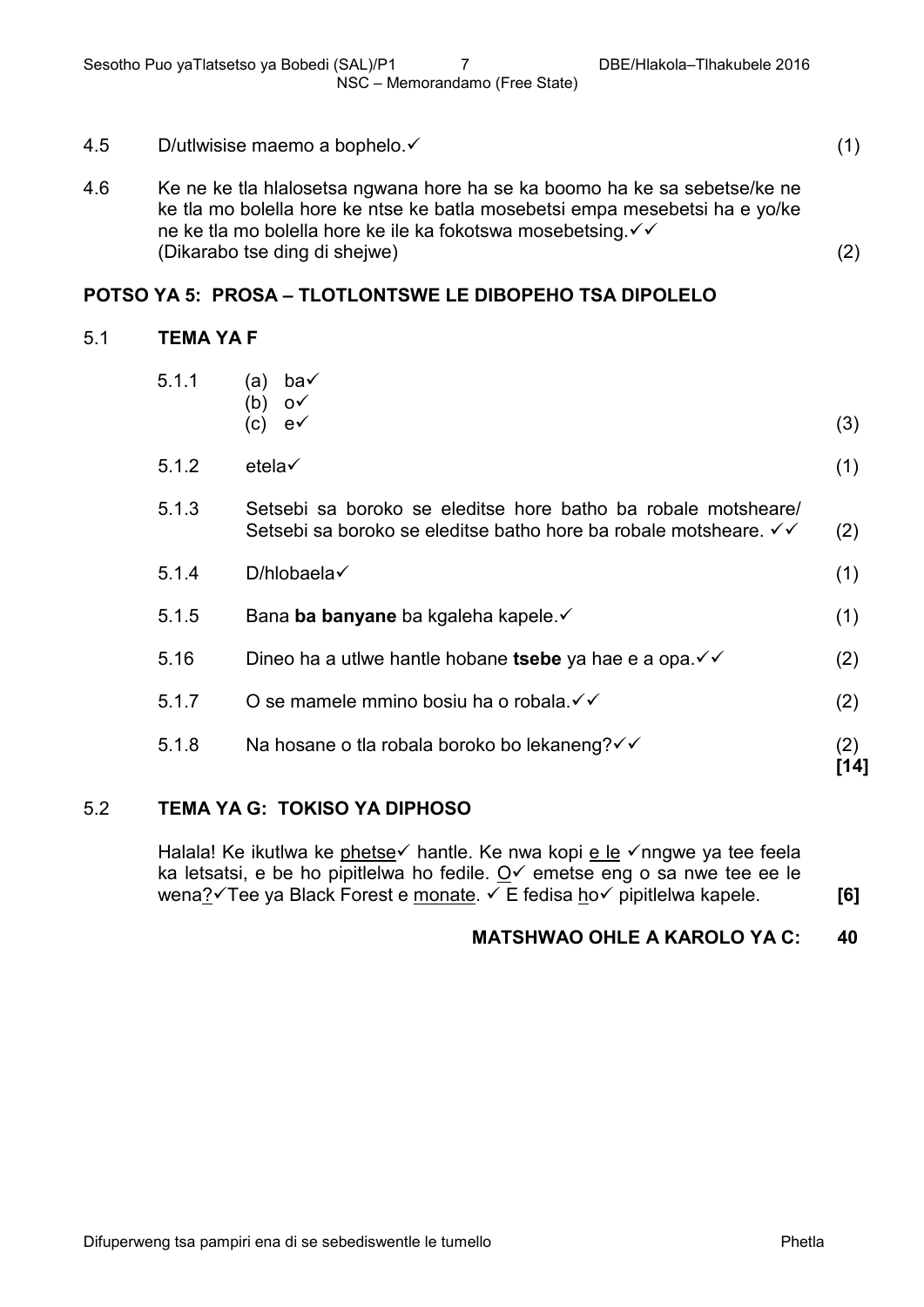# **KAROLO YA D: DINGOLWA**

# **POTSO YA 6: MAKUMANE A THATA A BOPHELO – JM Maqubela**

### 6.1 **NALENG TSA PHAKOE**

| 6.1.1  | Ke Thapelo/Nthabiseng/Ntshediseng.√<br>(E le nngwe feela)                                                                                                                                                                                            | (1) |
|--------|------------------------------------------------------------------------------------------------------------------------------------------------------------------------------------------------------------------------------------------------------|-----|
| 6.1.2  | Ke monko o monate wa dikonkosi. ✓                                                                                                                                                                                                                    | (1) |
| 6.1.3  | O ne a tatetse terene e getang ho kena seteisheneng. ✓                                                                                                                                                                                               | (1) |
| 6.1.4  | O ne a tshwere Bebele. ✓                                                                                                                                                                                                                             | (1) |
| 6.1.5  | E ne e le bahlankana, barwetsana, bommamalapa le bona<br>boramalapa.√√<br>(Tse pedi feela)                                                                                                                                                           | (2) |
| 6.1.6  | Ke batho ba hlahang mesebetsing ya bona e fapaneng ba<br>tatetseng ho ya mahaeng a bona ho lo phetha mabaka a<br>malapa. $\checkmark\checkmark$                                                                                                      | (2) |
| 6.1.7  | Hobane o utiwile motho a mo kgitla ka setswe a sa lebella, ha a<br>hetla a bona batho ba ipetsa ka difenstere tsa terene ba re terene<br>e a tjha. $\checkmark\checkmark$                                                                            | (2) |
| 6.1.8  | Ke ya motsesetoropo, ho bonwa ka diterene tse fapakanang/batho<br>ba bangata ba yang mesebetsing/ho na le sepetlele se seholo sa<br>motse.√√                                                                                                         | (2) |
| 6.1.9  | E ne e le motho ya mohau/ya mosa/ya kgonang ho utiwela batho<br>ba bang bohloko/ya kgonang ho thusa batho ba tsietsing. V V                                                                                                                          | (2) |
| 6.1.10 | Ke mophetwa wa sehlooho hobane ke yena eo e neng e le<br>molantshuwa le ha a ile a hiolwa a ba a amohelwa sepetlele empa<br>mookotaba wa buka o dutse hodima hae hobane o ile a phonyoha<br>dinaleng tsa phakwe ha batho ba ne ba rata ho mmolaya. V | (2) |
| 6.1.11 | E, palekgutswe ena e nthuta hore ka mehla ha ke tsamaya ke dule<br>ke hlokometse batho ba mofuta ona hobane ba ka ntihahisa kotsi<br>nako le nako ke sa labella.                                                                                     |     |
|        | <b>KAPA</b>                                                                                                                                                                                                                                          |     |
|        | Tihe, ha ho na letho leo palekgutshwe ena e nthutang sona, tsohle<br>tse etsahalang mona ke dintho tseo ke ntseng ke di tseba. V V                                                                                                                   | (2) |
| 6.1.12 | Ke ne ke tla bula nyewe hore batho bao ba batiwe ba be ba<br>tshwarwe.<br>Ke ne ke tla tlohela feela ke ba fe Modimo.<br>Ke ne ke tla batla ditlhapiso hobane ke mona jwale ke se ke le<br>seqhwala.√√                                               |     |

(Karabo ya mohlahlobuwa e elwe hloko) (2)

#### **LE**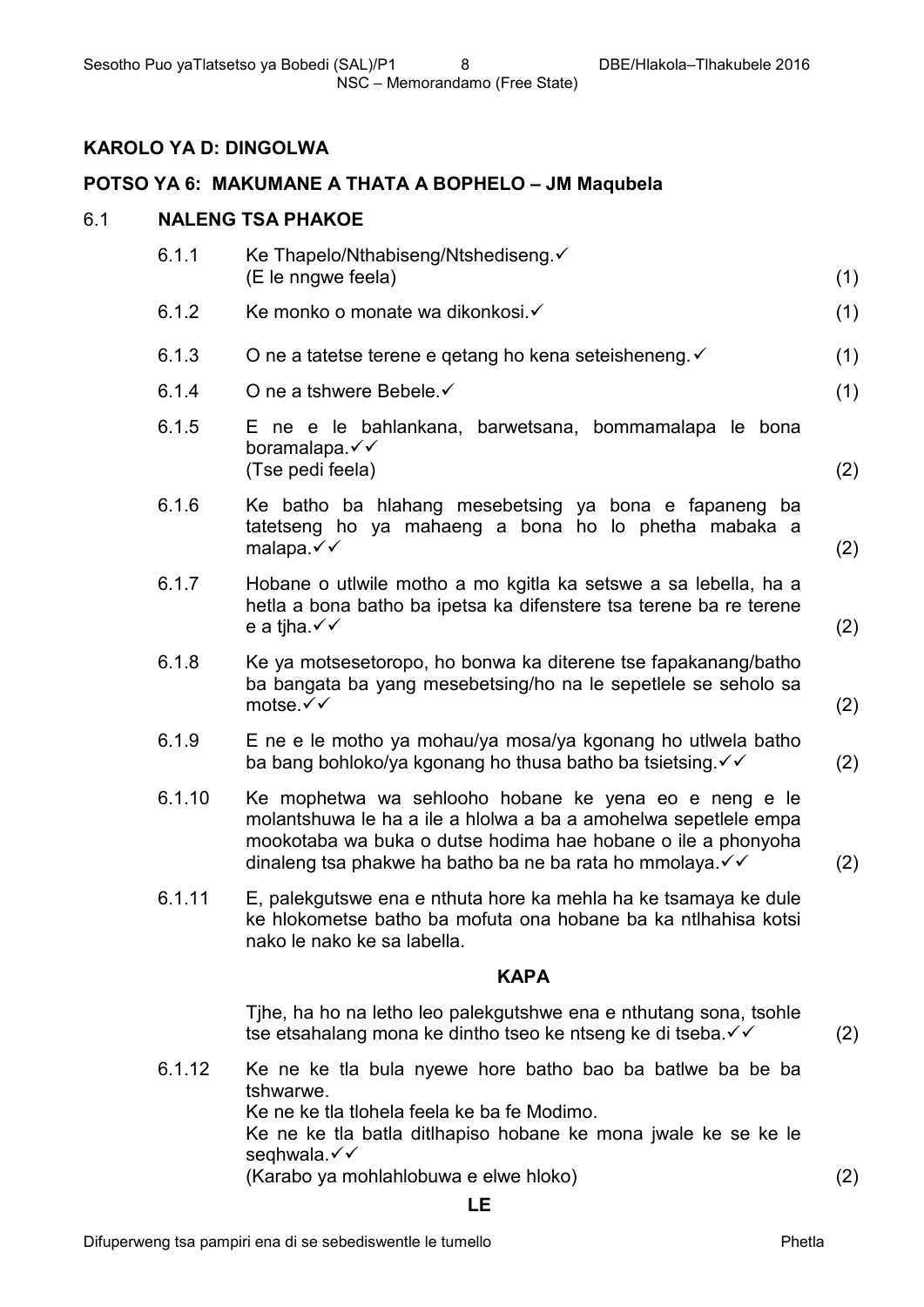# 6.2 **NALENG TSA PHAKOE**

| 6.2.1  | Tse hlahang ka makgalo ohle.√                                                                                                                                                                                                                     | (1)  |
|--------|---------------------------------------------------------------------------------------------------------------------------------------------------------------------------------------------------------------------------------------------------|------|
| 6.2.2  | O ne a eme tsullung ya tselaseporo. v                                                                                                                                                                                                             | (1)  |
| 6.2.3  | Mmino wa sedumedi.√                                                                                                                                                                                                                               | (1)  |
| 6.2.4  | Hobane o ne a leka ho mo hlokomedisa hore terene e a tiha. ✓                                                                                                                                                                                      | (1)  |
| 6.2.5  | O ile a ipona a le lehlohonolo hobane o ne a sa tswa kotsi jwalo ka<br>bapalami ba bang. √ ✓                                                                                                                                                      | (2)  |
| 6.2.6  | Tihe, e ne e sa etsahale batho ba ile ba tshoha ba ba ba ipetsa ka<br>difenstere tsa terene ha mosadi e mong a ne a re terene e a tiha<br>empa ho se jwalo $\checkmark$                                                                           | (2)  |
| 6.2.7  | E re hialosetsa hore batho ba dula ba tshohile hore ba ka nna ba<br>hlahelwa ke kotsi nako le nako. √                                                                                                                                             | (2)  |
| 6.2.8  | Ke botsotsi, hobane ditsotsi ke batho ba tsamayang ba hlekefetsa<br>batho ntle le mabaka jwalo ka bona batho bana ba neng ba<br>kgakgatha batho ka tereneng ntle le mabaka. V V                                                                   | (2)  |
| 6.2.9  | Ha ho thwe naleng tsa phakwe ho hialoswa ho phonyoha lefu ha<br>nyane jwalo feela ka ha Nkokoto a ile a phonyoha lefu le se le mo<br>tobile ka tereneng. √ ✓                                                                                      | (2)  |
| 6.2.10 | Nkokoto o bone a le lefatsheng leo a sa le tsebeng a bile a le ka<br>hara masela a masweu a tshwana le lengeloi. V V                                                                                                                              | (2)  |
| 6.2.11 | Mmuso o ka kenya tshireletso e matla diteisheneng, ho se<br>dumellwe batho ho kena diteisheneng ba tshwere dibetsa kapa ho<br>se dumellwe batho ba se nang seo ba tlo se etsa ba kene<br>diteisheneng le ka hare ho terene ho be le maponesa. V V | (2)  |
| 6.2.12 | Ke ne ke tla mo thusetsa/ke ne ke tla kopa ba mo tlohele/ke ne ke<br>tla iphapanya hobane ba tla tloha ba nkgakgathella/ke ne ke tla<br>bitsa mapolesa.√√<br>(Maikutlo a mohlahlobuwa a ananelwe)                                                 | (2)  |
|        |                                                                                                                                                                                                                                                   | [40] |

#### **KAPA**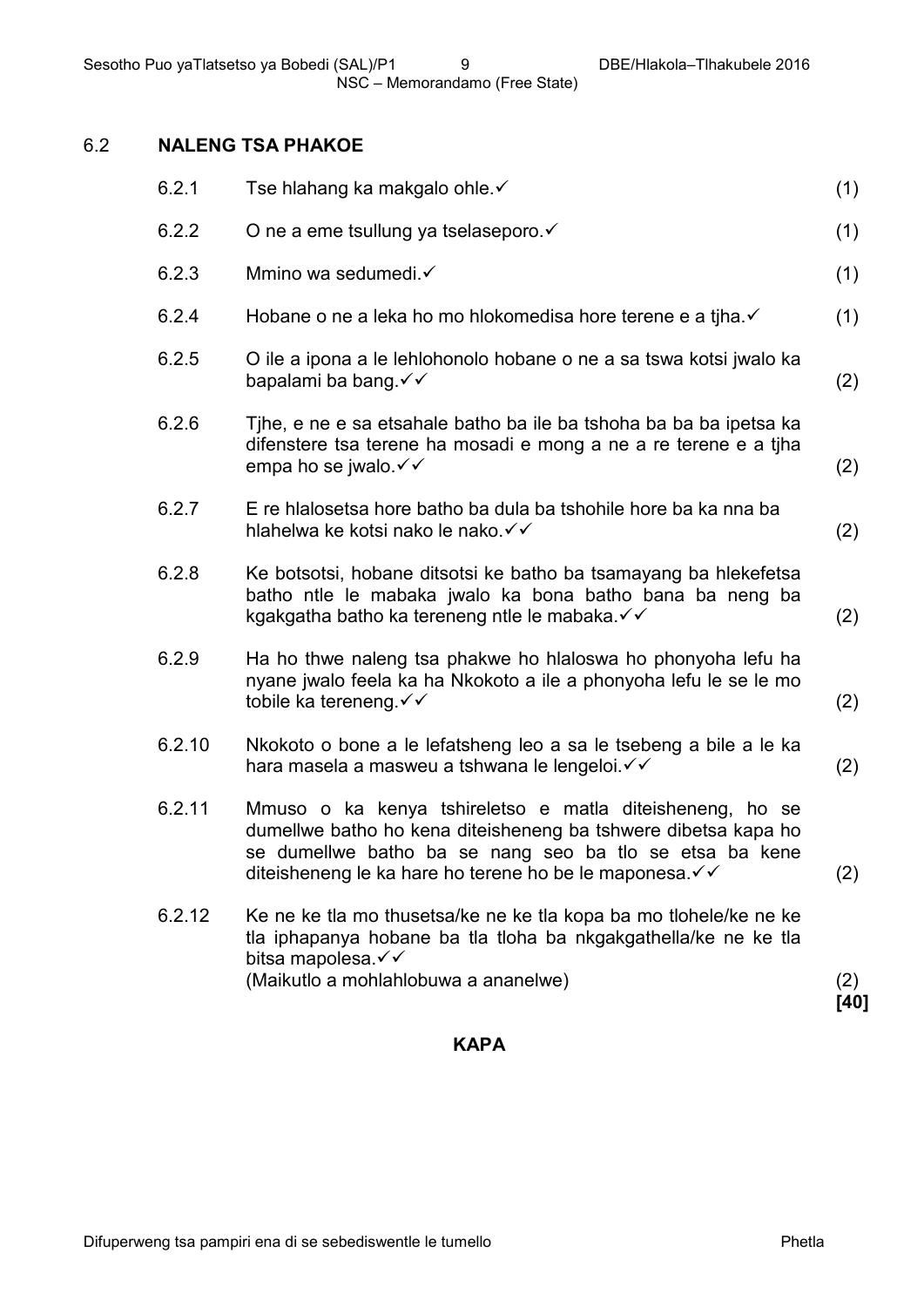## **POTSO YA 7**

| 7.1 | <b>NAKO E SA LE TENG</b> |                                                                                                                                                                                                                                              |     |  |
|-----|--------------------------|----------------------------------------------------------------------------------------------------------------------------------------------------------------------------------------------------------------------------------------------|-----|--|
|     | 7.1.1                    | Monghadi Maswetsa√                                                                                                                                                                                                                           | (1) |  |
|     | 7.1.2                    | Ho ne ho nowa bojwala/jwala.√                                                                                                                                                                                                                | (1) |  |
|     | 7.1.3                    | Monghadi Pheello√                                                                                                                                                                                                                            | (1) |  |
|     | 7.1.4                    | Mohlahlobi o ile a tsheha hobane mosuwehlooho o ile a tshoha ha<br>a phahamisa hlooho a bona motho a se a eme ka pela hae.√                                                                                                                  | (1) |  |
|     | 7.1.5                    | Ba ne ba nwa jwala ka nako ya dithuto.<br>Ba ne ba ipapalla morabaraba le dikarete ka nako ya sekolo.<br>Ba ne ba lelera hara motse ka nako ya sekolo. √ √<br>(Tse pedi feela)                                                               | (2) |  |
|     | 7.1.6                    | Mohlahlobi o ne a tille ka memo ya mosuwehlooho/mosuwehlooho<br>o ile a mo kopa hore a tle sekolong o tlo bona kamoo sekolo sena<br>se tswileng taolong kateng. V V                                                                          | (2) |  |
|     | 7.1.7                    | Ke ya metsesetoropo hobane ho buuwa ka dikolo, matlo a thitelo le<br>jwala ba sekgowa. √ ✓                                                                                                                                                   | (2) |  |
|     | 7.1.8                    | Kgohlano ya ka ntle e hlahetse nakong eo mosuwe Kgobotla a<br>neng a tletleba ho mosuwehlooho ka hore mosuwe Tlotliso o ntse<br>a nwesa bana jwala. √√                                                                                       | (2) |  |
|     | 7.1.9                    | E ne e le motho ya ratang ho fana ka dikeletso, e seng ho laela<br>motho ka seo a lokelang ho se etsa/e ne e le motho ya ratang ho<br>iponela ka mahlo a hae e seng ho bolellwa. V V<br>(E le nngwe feela)                                   | (2) |  |
|     | 7.1.10                   | Ke dumellana le yona hobane ka mora hore mosuwe Tlotliso a<br>hlahelwe ke mathata o ile a fetoha ya ba mosuwe wa sebele ya<br>nang le maikarabelo. √ ✓                                                                                       | (2) |  |
|     | 7.1.11                   | E, nepahetse hobane hoja mohlahlobi a mo bolella seo a lokelang<br>ho se etsa o ne a tla be a mo nkela digeto/o ne a tla be a etsa<br>mosebetsi oo e seng wa hae/o ne a tla be a tsamaisa sekolo ka<br>tsela ya hae, e seng ya mosuwehlooho. |     |  |
|     |                          | <b>KAPA</b>                                                                                                                                                                                                                                  |     |  |
|     |                          | E fosahetse, motho ha a o bitsa hore o mo thuse o lokela ho mo<br>hialosetsa hantle seo a lokelang ho se etsa haholo ha o le<br>moetapele wa hae. $\checkmark\checkmark$                                                                     | (2) |  |
|     | 7.1.12                   | Ba ka bua le lefapha la thuto ho lelekwe mesuwe e fang bana<br>jwala/ba kgothaletsa mesuwe ho ruta bana/ba ka kgalemela bana<br>hore ba se ke ba nwa jwala.√√                                                                                |     |  |

(Motshwai a bale le ho utlwisisa seo mohlahlobuwa a se ngotseng.) (2)